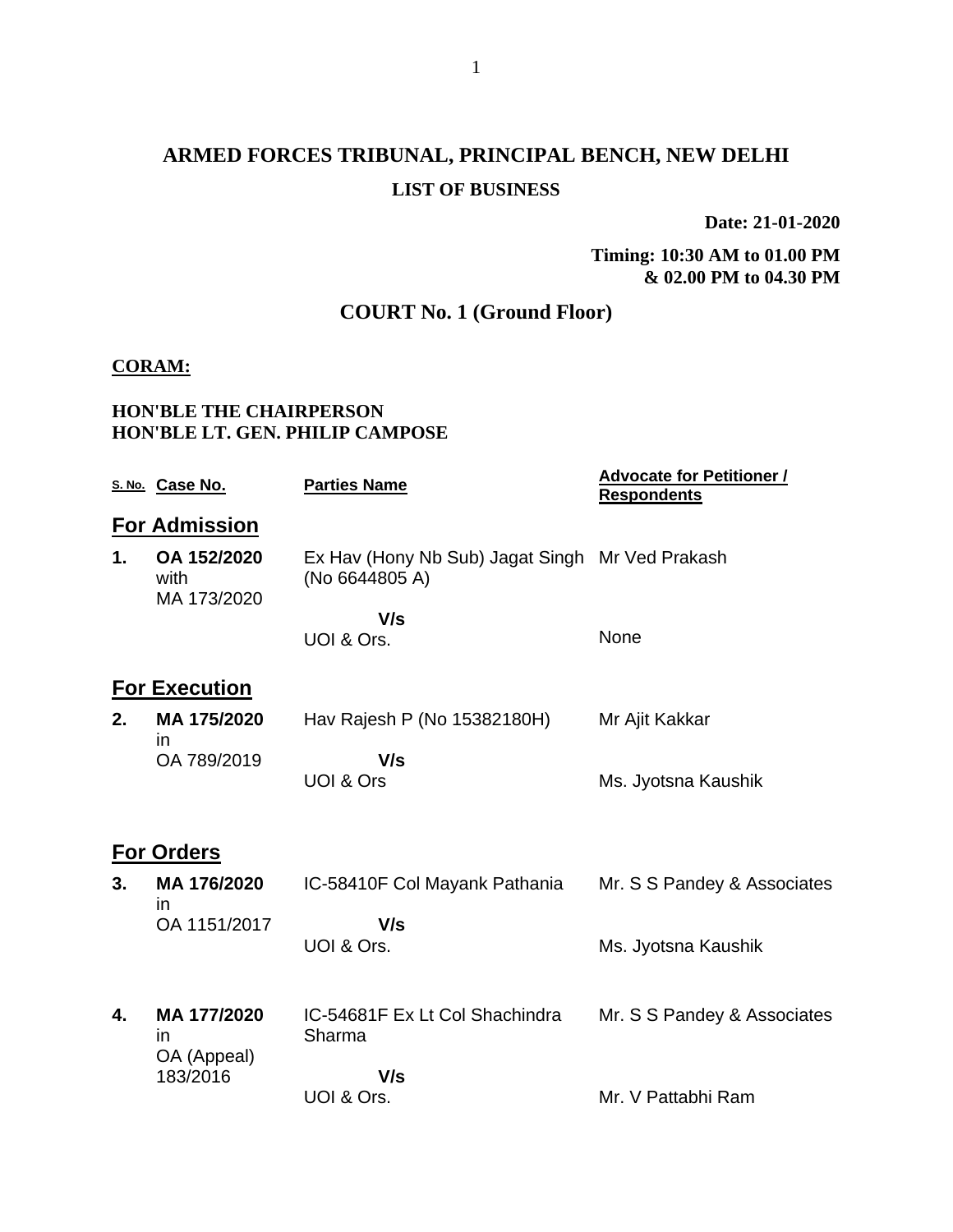|             | <b>For Hearing</b>                  |                                                                        |                                         |  |  |  |
|-------------|-------------------------------------|------------------------------------------------------------------------|-----------------------------------------|--|--|--|
| 5.          | OA 1883/2018                        | No. 14819393N Nk Keti Bhogeswar<br>Rao                                 | Mr. Indra Sen Singh/Abhishek<br>Singh   |  |  |  |
|             |                                     | V/s<br>UOI & Ors.                                                      | Mr. Prabodh Kumar                       |  |  |  |
| <b>WITH</b> |                                     |                                                                        |                                         |  |  |  |
| 6.          | OA 183/2019                         | No. 9098856M Hav Ved Parkash                                           | Mr. Indra Sen Singh/Abhishek<br>Singh   |  |  |  |
|             |                                     | V/s<br>UOI & Ors.                                                      | Mr. J S Rawat                           |  |  |  |
| <b>WITH</b> |                                     |                                                                        |                                         |  |  |  |
| 7.          | OA 192/2019                         | No 6396882L Hav/SKT Kumar B<br>V/s                                     | Mr. Indra Sen Singh & Abhishek<br>Singh |  |  |  |
|             |                                     | UOI & Ors.                                                             | Mr. Satya Ranjan Swain                  |  |  |  |
| <b>WITH</b> |                                     |                                                                        |                                         |  |  |  |
| 8.          | OA 791/2019<br>with MA<br>1414/2019 | Nb Sub/Skt Raghavendra Neginal (No<br>NYA 6395716 L)                   | Mr Indra Sen Singh & Abhishek<br>Singh  |  |  |  |
|             |                                     | V/s<br>UOI & Ors.                                                      | Mr. V S Tomar                           |  |  |  |
|             |                                     |                                                                        |                                         |  |  |  |
| 9.          | OA 1167/2019                        | IC-44277Y Brig MS Shergill                                             | Mr. SS Pandey                           |  |  |  |
|             |                                     | V/s<br>UOI & Ors.                                                      | Mr Karan Singh Bhati, Sr CGSC           |  |  |  |
|             | <b>For Re-Hearing</b>               |                                                                        |                                         |  |  |  |
| 10.         | OA 1158/2019<br>(At 2.00 PM)        | Col Yesudian Sugumar P (NTR-16636- Mr. Jaideep Singh, Mr. Kartik<br>L) | Dabas & Ms. Eysha Marysha               |  |  |  |

 **V/s** UOI & Ors. Mr. Harish V Shankar for R 1-3 Mr. Indra Sen Singh for R-4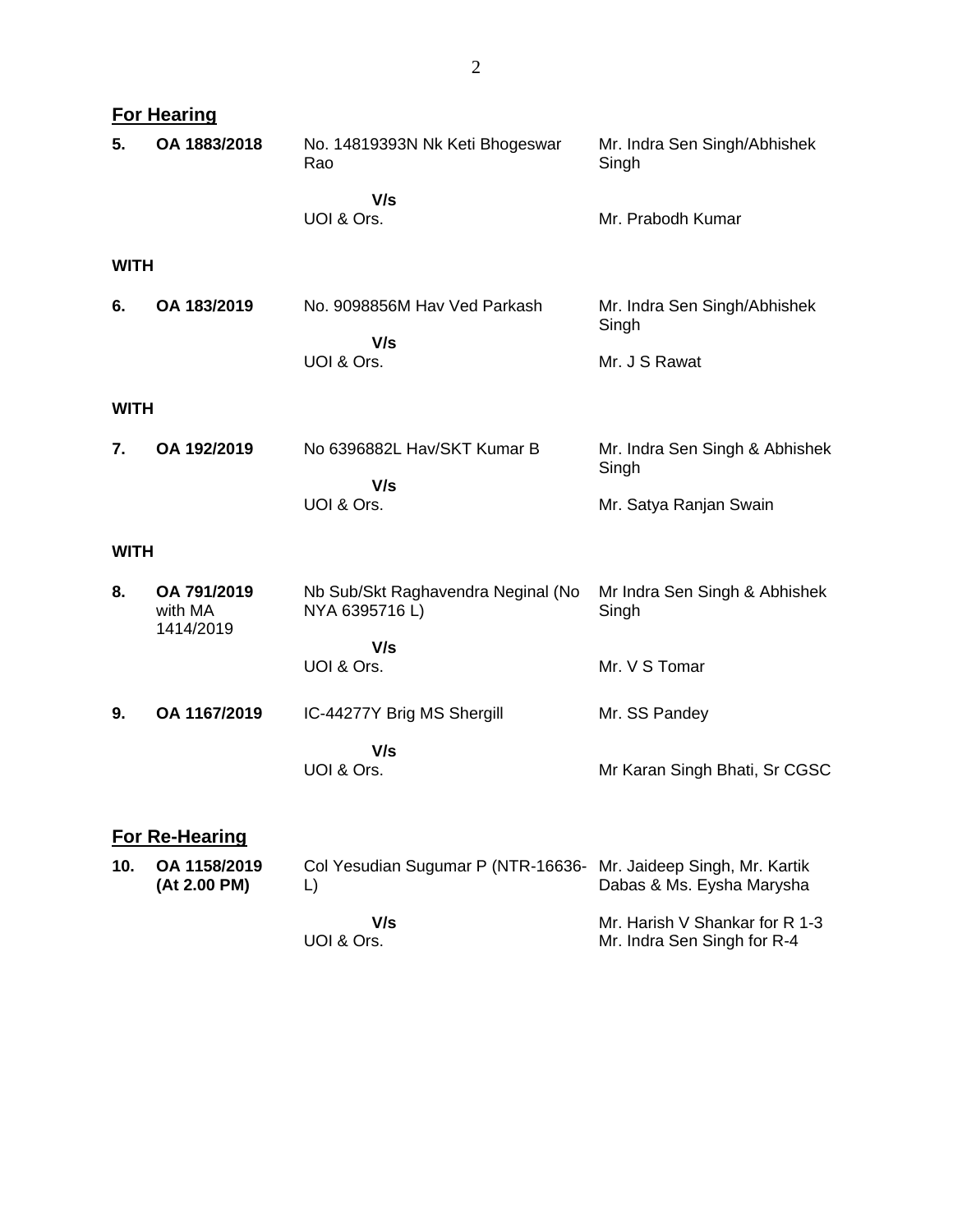## **ARMED FORCES TRIBUNAL, PRINCIPAL BENCH, NEW DELHI LIST OF BUSINESS**

**Date: 21-01-2020**

#### **Timing: 10:30 AM to 01.00 PM & 02.00 PM to 04.30 PM**

## **COURT No. 2 (Ground Floor)**

#### **CORAM:**

#### **HON'BLE MS. JUSTICE SUNITA GUPTA HON'BLE AIR MARSHAL B.B.P. SINHA**

|    | S. No. Case No.                      | <b>Parties Name</b>                                        | <b>Advocate for Petitioner /</b><br><b>Respondents</b> |
|----|--------------------------------------|------------------------------------------------------------|--------------------------------------------------------|
|    | <b>For Admission</b>                 |                                                            |                                                        |
| 1. | OA 1812/2018                         | No 01167A Cdr TM Verghese (Retd)                           | Mr. Anil Srivastava & Associates.                      |
|    |                                      | V/s<br>UOI & Ors.                                          | Dr. Vijendra Singh Mahndiyan                           |
| 2. | OA 181/2019<br>with<br>MA 591/2019   | IC-35980L Lt Col Rajesh Chugh<br>(Retd.) & Ors.            | Mr. Anil Srivastava                                    |
|    |                                      | V/s<br>UOI & Ors.                                          | Mr. Tarunvir Singh Khehar                              |
| 3. | OA 1244/2019<br>with<br>MA 1979/2019 | Ex Hav (Hony Nb Sub) Prem Prakash<br>Sharma (no 1458162 A) | Mr Ved Prakash                                         |
|    |                                      | V/s<br>UOI & Ors.                                          | Mr Tarunvir Singh khehar                               |
| 4. | OA 1252/2019                         | JC-761190A Sub Hemanta Kumar<br>Parhi (Retd.)              | Mr. S S Pandey & Associates                            |
|    |                                      | V/s<br>UOI & Ors.                                          | Mr. Waize Ali Noor                                     |
| 5. | OA 1385/2019                         | JC-271862M Sub (AIG) V Siva Kumar                          | Mr. S S Pandey & Associates                            |
|    |                                      | V/s<br>UOI & Ors.                                          | Mr. Satya Ranjan Swain                                 |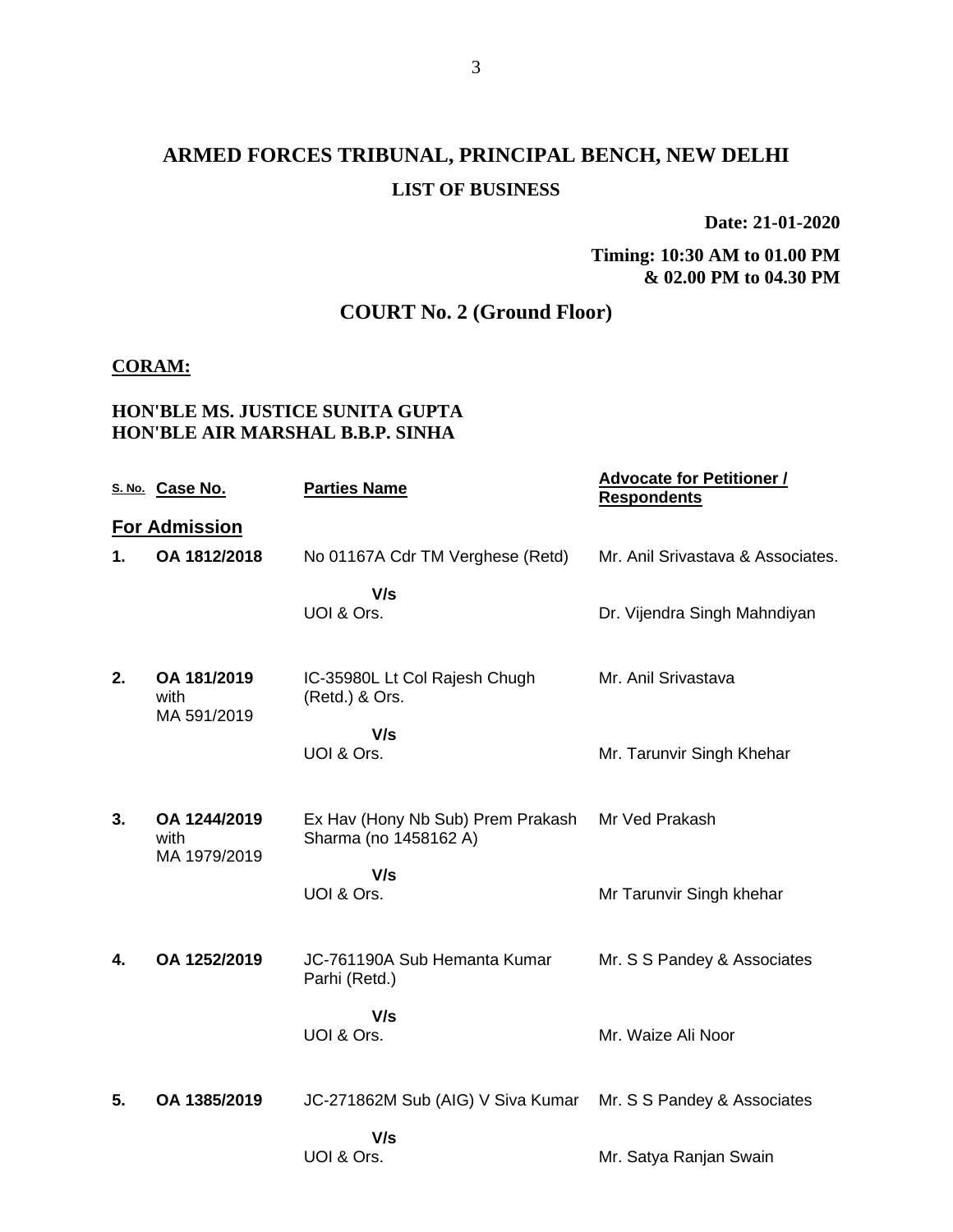| 6.  | OA 1535/2019                         | Wg Cdr Harvinder Singh Sandhu<br>(Retd) (No 24907)                  | Mr Baljeet Singh                          |
|-----|--------------------------------------|---------------------------------------------------------------------|-------------------------------------------|
|     |                                      | V/s<br>UOI & Ors.                                                   | Mr KK Tyagi                               |
| 7.  | OA 1957/2019<br>with<br>MA 2828/2019 | Ex MC EAAR-II Vivek Tiwari (197938-<br>K)                           | Mr. Ved Prakash                           |
|     |                                      | V/s<br>UOI & Ors.                                                   | None                                      |
| 8.  | OA 116/2020<br>with<br>MA 134/2020   | No 14651338F Hav (PA) Swatej Kumar Mr Indra Sen Singh And Mr<br>V/s | Abhishek Singh                            |
|     |                                      | UOI & Ors.                                                          | Ms. Jyotsna Kaushik                       |
| 9.  | OA 119/2020                          | No. 15775908-W Hav/PA G<br>Anandharaj                               | Mr. Indra Sen Singh/Abhishek<br>Singh     |
|     |                                      | V/s<br>UOI & Ors.                                                   | Mr. Karan Singh Bhati, Sr.<br><b>CGSC</b> |
| 10. | OA 144/2020                          | Ex Sgt Rokkam Arun Kumar (no<br>772633F)                            | Mr Praveen Kumar                          |
|     |                                      | V/s                                                                 |                                           |
|     |                                      | UOI & Ors.                                                          | None                                      |
| 11. | OA 145/2020<br>with<br>MA 168/2020   | Ex Sgt Suman Kumar (No<br>795117H)                                  | Mr Praveen Kumar                          |
|     |                                      | V/s<br>UOI & Ors.                                                   | None                                      |
| 12. | OA 146/2020<br>with<br>MA 169/2020   | Ex Naik Mahesh Chandra Singh<br>(No 4067705X)                       | Mr Praveen Kumar                          |
|     |                                      | V/s<br>UOI & Ors.                                                   | None                                      |
| 13. | OA 147/2020                          | MWO RK Singh (No 702393 K)                                          | Mr Deepak Bansal                          |
|     |                                      | V/s<br>UOI & Ors.                                                   | None                                      |
| 14. | OA 148/2020<br>with                  | Ex JWO MS Kadhiresan (NO<br>676563L)                                | Mr Ajit Kakkar & Associates               |
|     | MA 170/2020                          | V/s<br>UOI & Ors.                                                   | None                                      |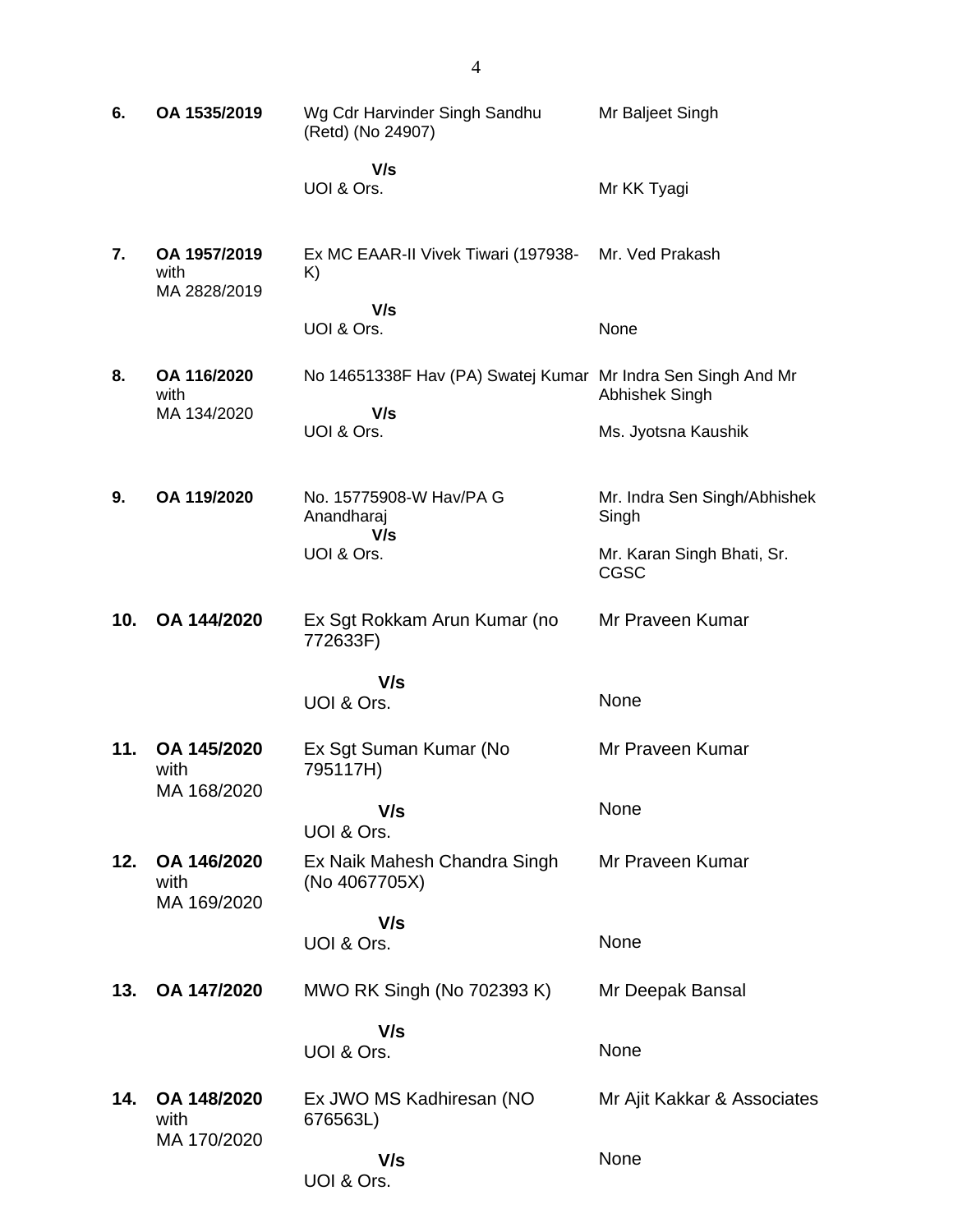| 15. | OA 149/2020<br>with<br>MA 171/2020 | Ex JWO Utpal Kumar Biswas (No<br>676980 B)                                     | Mr Ajit Kakkar, Madhuri Koli<br>and Alpana Yadav |
|-----|------------------------------------|--------------------------------------------------------------------------------|--------------------------------------------------|
|     |                                    | V/s                                                                            |                                                  |
|     |                                    | UOI & Ors.                                                                     | None                                             |
| 16. | OA 150/2020<br>with<br>MA 172/2020 | No 3173098Y Ex Rect Bijender<br>Singh                                          | Mr SM Dalal                                      |
|     |                                    | V/s<br>UOI & Ors.                                                              | None                                             |
| 17. | OA (Appeal)<br>151/2020            | IC-73354L Maj Manish Kumar                                                     | Ms. Neela Gokhale                                |
|     |                                    | V/s                                                                            |                                                  |
|     |                                    | UOI & Ors.                                                                     | None                                             |
|     |                                    | For Hearing (Pleadings not complete)                                           |                                                  |
| 18. | OA 98/2017                         | Wg Cdr Raj Ranjan Patnaik (Retd)<br>(deceased) through LR Smt Champa<br>Thakur | Mr MK Gaur & KK Prasd                            |
|     |                                    | V/s<br>UOI & Ors.                                                              | Mr Avdhesh Kumar                                 |
| 19. | OA 1081/2017<br>with               | Nk Hoshiar Singh (Retd)                                                        | Mr. Jagmohan Sharma                              |
|     | MA 812/2017 &<br>1828/2018         | V/s<br>UOI & Ors.                                                              | Mr Avdhesh Kumar Singh                           |
| 20. | OA 1227/2017                       | 17542-A Sqn Ldr Suresh Kumar<br>Kapoor (Retd) & Ors.                           | Mr Anil Srivastava & Associates                  |
|     |                                    | V/s<br>UOI & Ors.                                                              | Mr Avdhesh Kumar Singh                           |
| 21. | OA 1234/2017                       | Sub Satya Prasad Nawani                                                        | Mr SS Pandey & Associates                        |
|     |                                    | V/s<br>UOI & Ors.                                                              | Mr V Pattabhi Ram                                |
| 22. | OA 1693/2017<br>with               | Capt Daya Nand (Retd) (EC-54529)                                               | Mr. VS Kadian                                    |
|     | MA 1275/2017                       | V/s<br>UOI & Ors.                                                              | Mr. Karan Singh Bhati Sr. CGSC                   |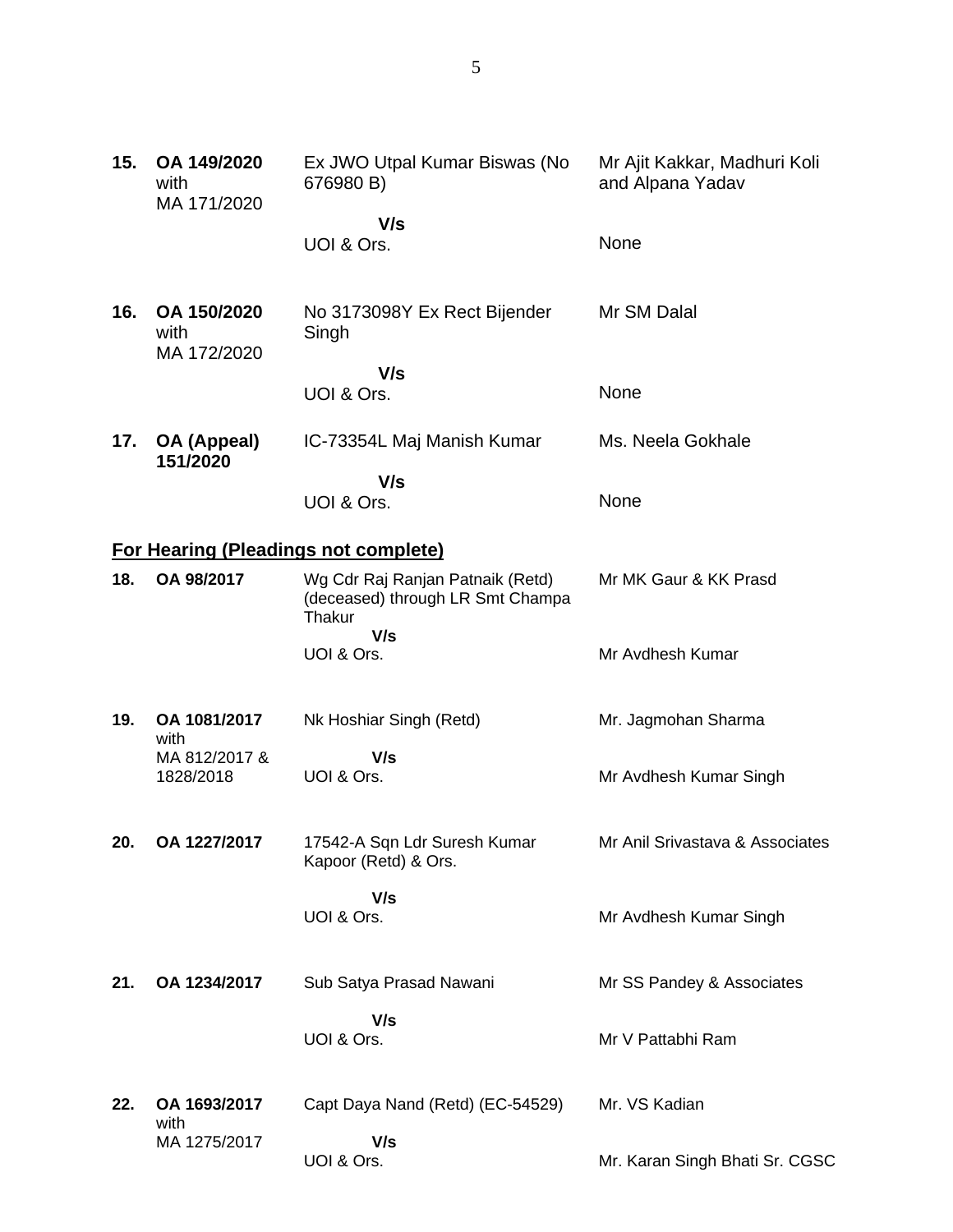| 23. | OA (Appeal)<br>1934/2017<br>with<br>MA 669/2019 & | No.15218119H Ex Gnr Anil Kumar<br>Solanky (In Jail) Thru his Father<br>Rampal Solanky | Mr. Romil Pathak                          |
|-----|---------------------------------------------------|---------------------------------------------------------------------------------------|-------------------------------------------|
|     | 3216/2019                                         | V/s<br>UOI & Ors.                                                                     | Dr Vijendra Singh Mahndiyan               |
| 24  | OA 1064/2018                                      | SL-03994X Col Ashok Aghav                                                             | Mr. I S Singh/I S Yadav                   |
|     |                                                   | V/s<br>UOI & Ors.                                                                     | Dr Vijendra Singh Mahndiyan               |
| 25. | OA 268/2019<br>with                               | Ex JWO Sanjay Kumar Das (673446G) Mr. Ajit Kakkar (Retd)                              |                                           |
|     | MA 729/2019                                       | V/s<br>UOI & Ors.                                                                     | Ms. Suman Chauhan                         |
| 26. | OA 472/2019                                       | Air Cmde Pradeep Singh Yadav<br>(Retd) (No 17495-L)                                   | Mr Ajit Kakkar & Associates               |
|     |                                                   | V/s<br>UOI & Ors.                                                                     | Mr. V S Tomar                             |
| 27. | OA 477/2019                                       | Capt (TS) Sandip Kapoor (No 03480H)                                                   | Mr. Indra Sen Singh/Mr.<br>Abhishek Singh |
|     |                                                   | V/s<br>UOI & Ors.                                                                     | Mr. S P Sharma                            |
| 28. | OA 1556/2019                                      | Sep Anil Kumar (No 10495483 W)                                                        | Ms Archana Ramesh                         |
|     |                                                   | V/s<br>UOI & Ors.                                                                     | Mr. J S Rawat                             |
|     | <b>For Execution</b>                              |                                                                                       |                                           |
| 29. | MA 1340/2019<br>ın                                | Ex Nk Bharat Singh (No 4075876 Y)                                                     | Mr SM Dalal                               |
|     | OA 712/2015                                       | V/s<br>UOI & Ors                                                                      | Mr. Y P Singh                             |
| 30. | MA 174/2020<br>in<br>OA 796/2015                  | Ex Cfn Amal Kumar Mitra (No<br>14529678P)                                             | Ms Archana Ramesh                         |
|     |                                                   | V/s<br>UOI & Ors                                                                      | Mr. Arvind Patel                          |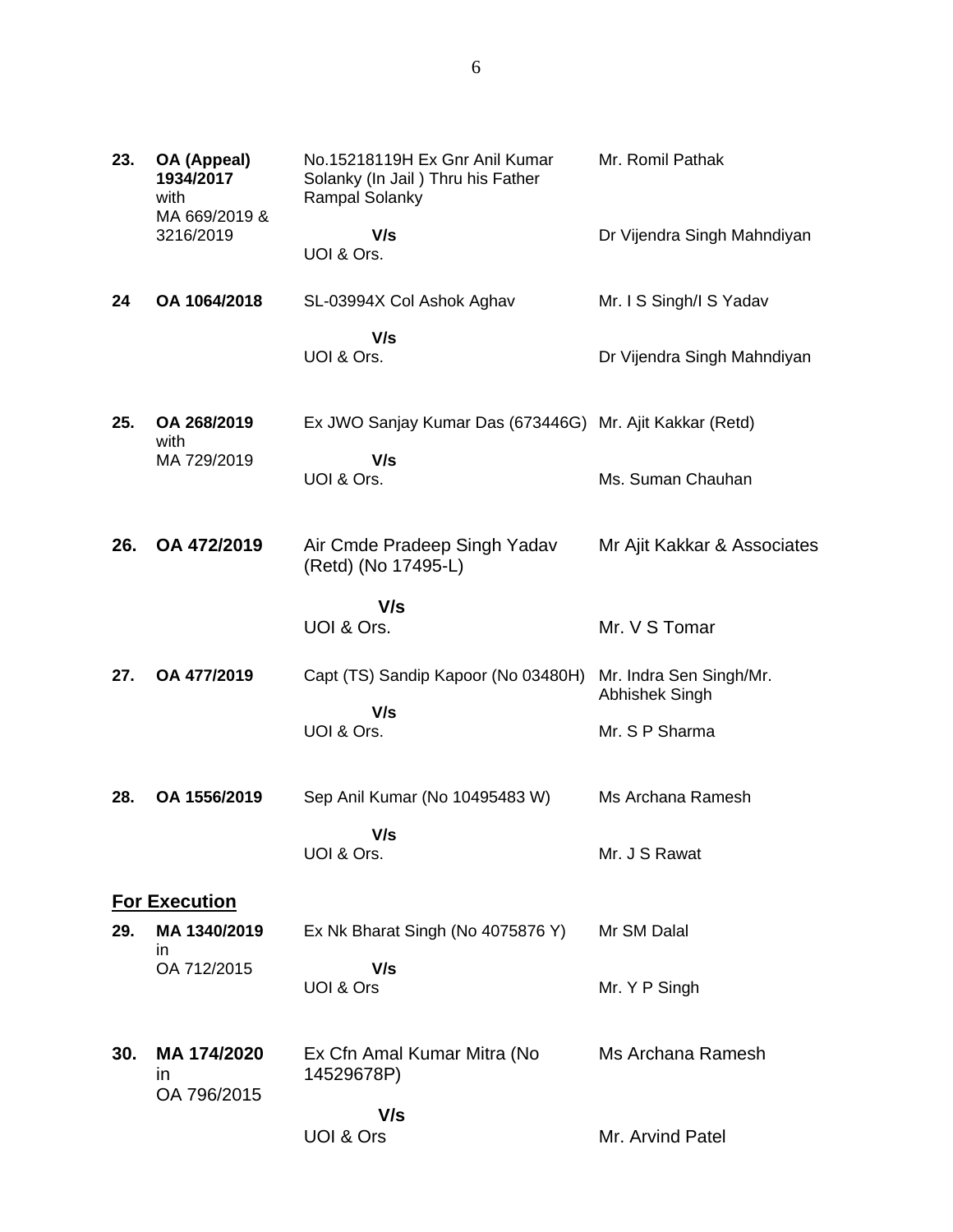|     | <b>For Orders</b>                        |                                                             |                                           |
|-----|------------------------------------------|-------------------------------------------------------------|-------------------------------------------|
| 31  | RA 25/2019<br>with                       | IC-48723M Brig G S Ahluwalia                                | Mr. S S Pandey & Associates               |
|     | MA 1716/2019<br><i>in</i><br>OA 440/2015 | V/s<br>UOI & Ors.                                           | Mr. Karan Singh Bhati, Sr.<br><b>CGSC</b> |
| 32  | MA 437/2019<br>ın                        | Maj Tarun Kumar Singh (DS 12492W)                           | Mr SS Pandey & Associates                 |
|     | OA 1340/2018                             | V/s<br>UOI & Ors                                            | Mr. Harish V Shankar                      |
|     |                                          | <b>For Hearing (Pleadings are completed)</b>                |                                           |
| 33. | OA 179/2015                              | Sandeep Sharma & Ors.                                       | Mr. S M Dalal                             |
|     |                                          | V/s<br>UOI & Ors.                                           | Mr. SD Windlesh                           |
| 34. | OA 999/2015                              | Ex Sub Sarvottam Kumar                                      | Mr SS Pandey                              |
|     |                                          | V/s<br>UOI & Ors.                                           | Mr V Pattabhi Ram                         |
| 35. | OA (Appeal)<br>779/2016                  | Ex Sub Shiv Sagar Pandey                                    | Mr. S S Pandey                            |
|     | with<br>MA 595/2016                      | V/s<br>UOI & Ors.                                           | Mr Anil Gautam                            |
| 36. | OA 963/2018<br>with<br>MA 868/2018       | Maj VM Johnny (Retd) (IC-25102) &<br>Ors.                   | Mr Harish Kumar Dhawan                    |
|     |                                          | V/s<br>UOI & Ors.                                           | Mr. Harish V Shankar                      |
| 37. | OA 488/2019<br>with<br>MA 1060/2019      | Smt Rama Bhandari W/O Late IC-<br>19624F Lt Col GS Bhandari | Mr. Anil Srivastava & Associates          |
|     |                                          | V/s<br>UOI & Ors.                                           | Mr. K K Tyagi                             |
|     | <b>For Final Hearing</b>                 |                                                             |                                           |
| 38. | OA 44/2018<br>with<br>MA 31/2018         | SS-39598A Capt Deepesh Kumar<br>Gambhir (Retd)              | Ms. Anushree Kapadia                      |
|     |                                          | V/s<br>UOI & Ors.                                           | Mr V Pattabhi Ram                         |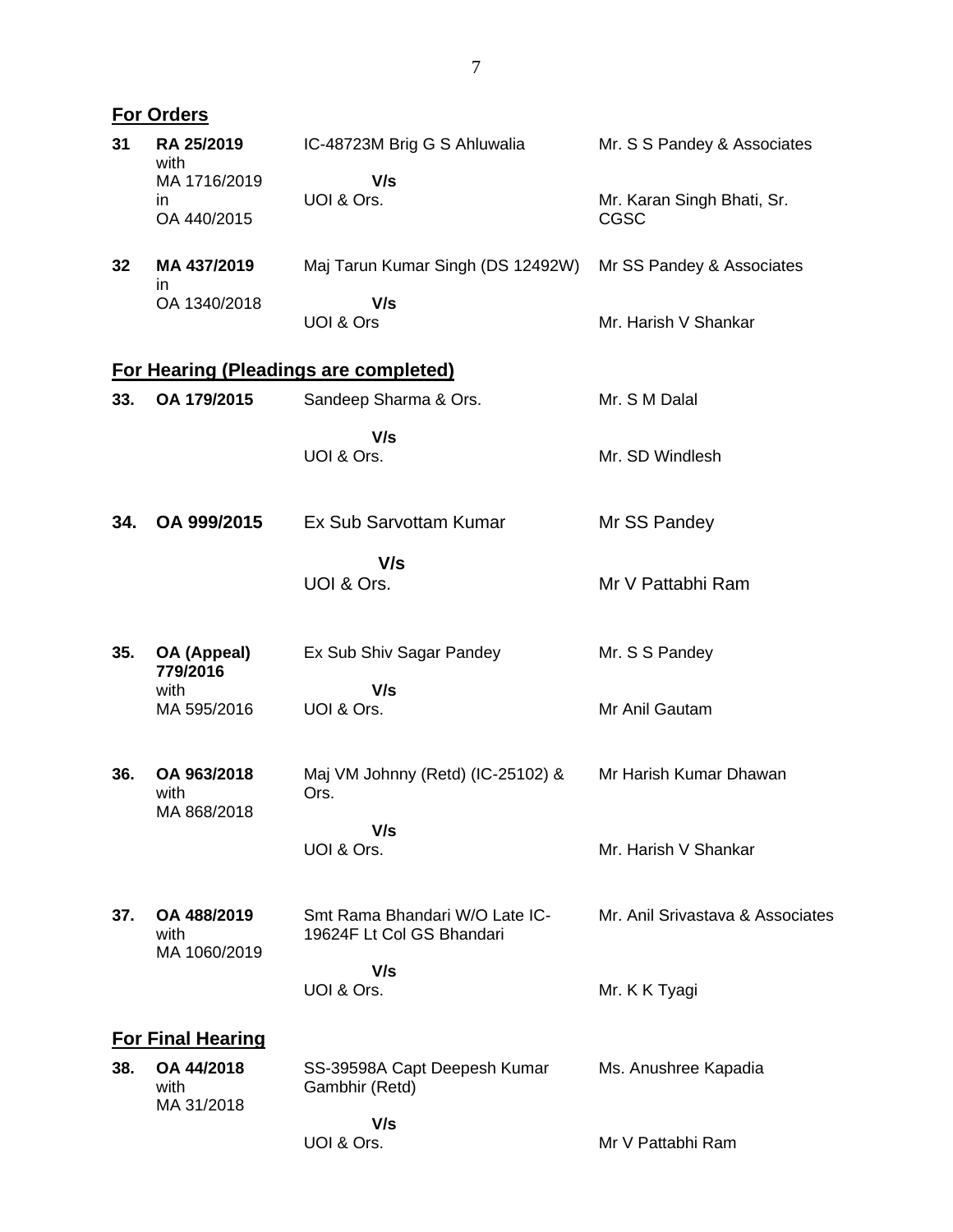## **THIS BENCH WILL NOT ASSEMBLE TODAY**

## **CORAM:**

## **HON'BLE MS. JUSTICE SUNITA GUPTA HON'BLE LT. GEN. PHILIP CAMPOSE**

|    | S.No. Case No.     | <b>Parties Name</b>               | <b>Advocate for Petitioner /</b><br><b>Respondents</b> |
|----|--------------------|-----------------------------------|--------------------------------------------------------|
|    | <b>For Orders</b>  |                                   |                                                        |
| 1. | MA 1466/2019<br>ın | UOI & Ors.                        | Mr. Karan Singh Bhati                                  |
|    | TA 18/2010         | V/s<br>Petty Officer Satbir Singh | Mr. D J Singh                                          |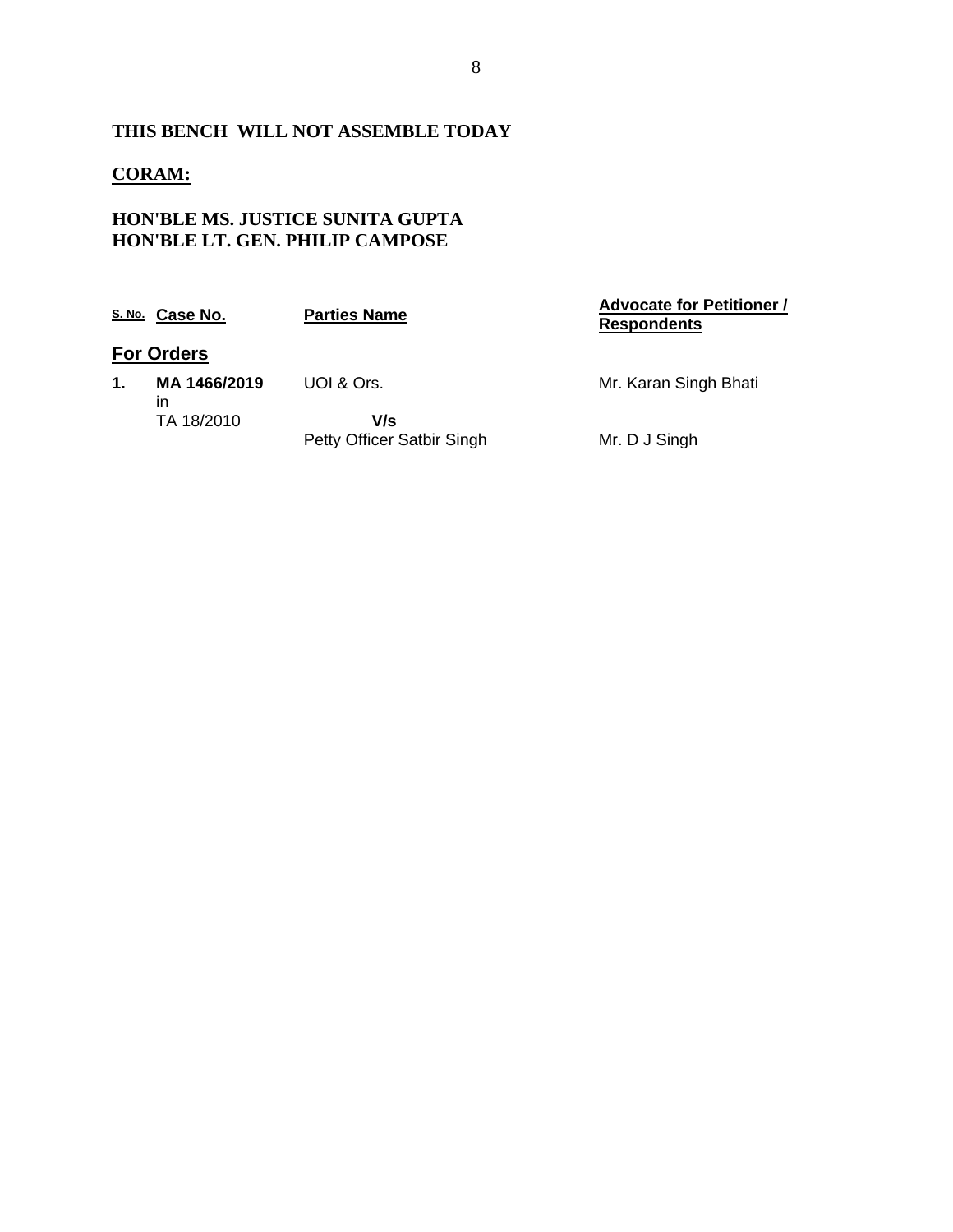# **ARMED FORCES TRIBUNAL, PRINCIPAL BENCH, NEW DELHI LIST OF BUSINESS**

**Date: 21-01-2020**

**Timing: 11:00 AM**

## **PRINCIPAL REGISTRAR COURT**

|    | S. No. Case No.                       | <b>Parties Name</b>                                                     | <b>Advocate for Petitioner /</b><br><b>Respondents</b>                    |
|----|---------------------------------------|-------------------------------------------------------------------------|---------------------------------------------------------------------------|
|    | <b>For Appearance/Direction</b>       |                                                                         |                                                                           |
| 1. | OA 1981/2018                          | Ex Rfn Brajesh Singh Paramar (No<br>16015098Y)                          | Mr SS Pandey & Associates                                                 |
|    |                                       | V/s<br>UOI & Ors.                                                       | Mr. Satya Ranjan Swain for R 1,<br>2 & 4 and Ms. Anjali Vohra for R-<br>3 |
| 2. | OA 277/2019                           | No. 01356-F Cmde MVK Rao (Retd.)                                        | Mr. Indra Sen Singh/Shakti<br>Jaidwal                                     |
|    |                                       | V/s<br>UOI & Ors.                                                       | Mr. Arvind Patel                                                          |
| 3. | OA 385/2019<br>with<br>MA 932/2019    | Nk Anil Kumar (Retd) (No 16013060W) Mr SS Pandey & Associates<br>& Ors. |                                                                           |
|    |                                       | V/s<br>UOI & Ors.                                                       | Mr. Rajesh Kumar Das for R 1, 2<br>& 4 and Ms. Anjali Vohra for R-3       |
| 4. | OA 751/2019                           | Ex Nk Rajendar Singh (No 2897146 H) Mr Virender Singh Kadian<br>& Ors.  |                                                                           |
|    |                                       | V/s<br>UOI & Ors.                                                       | Mr. V Pattabhi Ram                                                        |
| 5. | OA 755/2019<br>with<br>MA 1356/2019 & | Ex Spr Mani Bhushan Singh (No<br>1463095K)                              | Mr. Ved Prakash                                                           |
|    | MA 127/2020                           | V/s<br>UOI & Ors.                                                       | Mr. J S Rawat                                                             |
| 6. | OA 758/2019                           | JC-300751A Sub Maj Karuna Garan                                         | Mr. SS Pandey & Associates                                                |
|    |                                       | V/s                                                                     |                                                                           |
|    |                                       | UOI & Ors.                                                              | Mr. V Pattabhi Ram                                                        |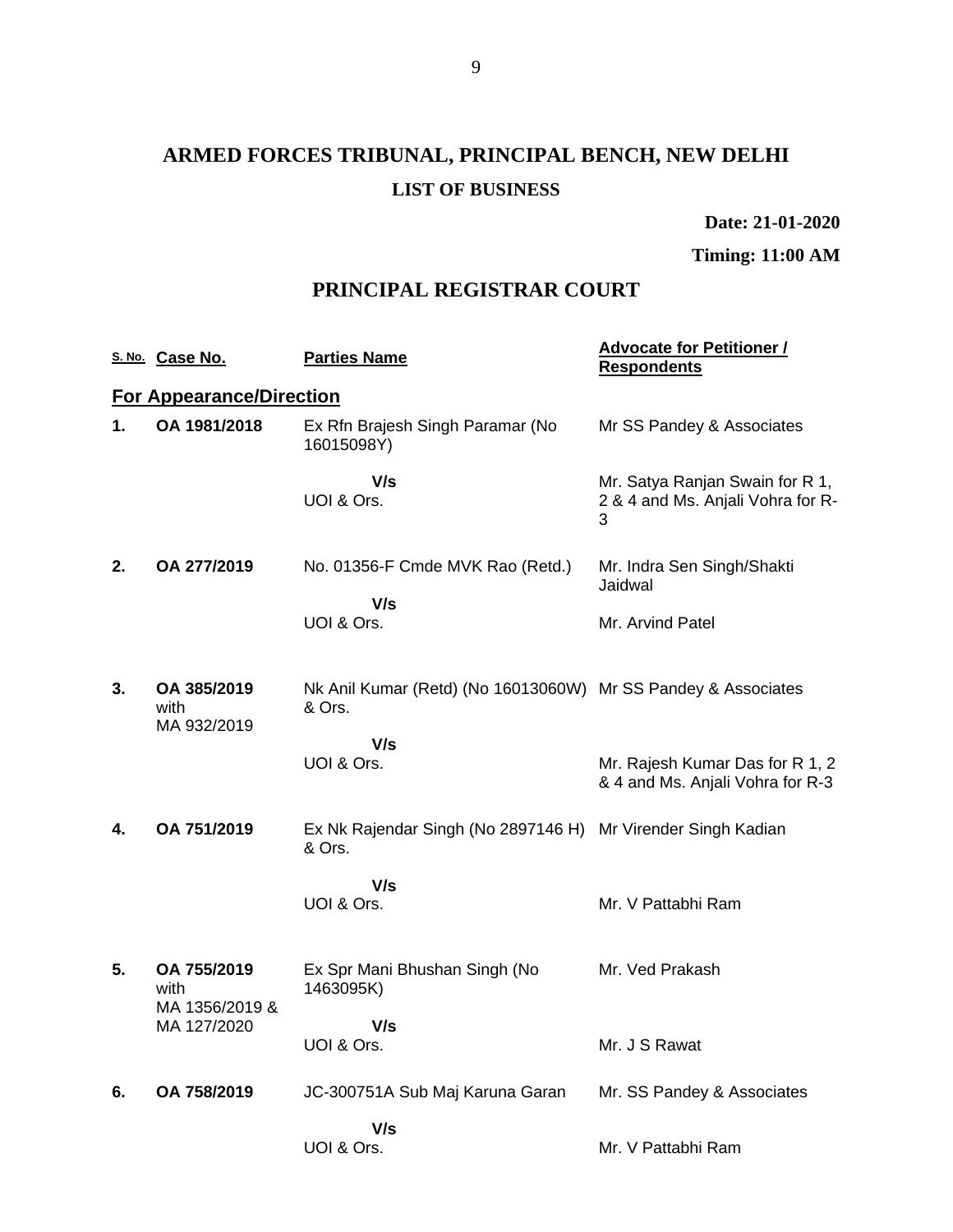| 7.  | OA 935/2019                          | Ex Sgt Akhilesh Kumar Gupta (No<br>740430 A)                  | Mr BP Vaishnav & Associates                               |
|-----|--------------------------------------|---------------------------------------------------------------|-----------------------------------------------------------|
|     |                                      | V/s<br>UOI & Ors.                                             | Mr. K K Tyagi                                             |
| 8.  | OA 1101/2019                         | Ex Hav Ravi Shankar Tiwari (No<br>15363974 Y)                 | Mr Manoj Kr Gupta                                         |
|     |                                      | V/s<br>UOI & Ors.                                             | Ms. Jyotsna Kaushik                                       |
| 9.  | OA 1102/2019<br>with                 | Ex Nk Anand Ballabh (No 4181471 Y)                            | Mr Ved Prakash                                            |
|     | MA 1785/2019 &<br>3294/2019          | V/s<br>UOI & Ors.                                             | Mr. Prabodh Kumar                                         |
| 10. | OA 1106/2019<br>with                 | Ex Sub Krishan Singh (No 373850L)                             | Mr. Ved Prakash                                           |
|     | MA 1787/2019                         | V/s<br>UOI & Ors.                                             | Mr. Rajesh Kumar Das                                      |
| 11. | OA 1109/2019                         | Ex CHELA Ashok Kumar (No 166277<br>B)                         | Mr Ved Prakash                                            |
|     |                                      | V/s<br>UOI & Ors.                                             | Mr. Rajesh Kumar Das                                      |
| 12. | OA 1133/2019                         | Hav Lal Chand (Retd) (No 2995045 L)                           | Ms Archana Ramesh                                         |
|     | with<br>MA 1841/2019                 | V/s<br>UOI & Ors.                                             | Ms. Jyotsna Kaushik                                       |
| 13. | OA 1139/2019<br>with<br>MA 1846/2019 | Sub Maj (Hony Lt) Susanta Neogi<br>(Retd) (JC 760960 P)       | Mr Virender Singh Kadian                                  |
|     |                                      | V/s<br>UOI & Ors.                                             | Mr. Y P Singh                                             |
| 14. | OA 1140/2019<br>with<br>MA 1847/2019 | Ms Aparajita Mehta D/O Late Flt Lt<br>Chandan Gupta (No 9803) | Mr. Ajay Bhalla, Mr. Satya<br>Saharawat & Mr Aditi Laxman |
|     |                                      | V/s<br>UOI & Ors.                                             | Mr. Anil Gautam for R 1-2, None<br>for $R-3$              |
| 15. | OA 1141/2019<br>with<br>MA 1856/2019 | Sub (TIFC) Ganganidhi R (JC 299429<br>Y)                      | Mr SS Pandey & Associates                                 |
|     |                                      | V/s<br>UOI & Ors.                                             | Mr. Arvind Kumar                                          |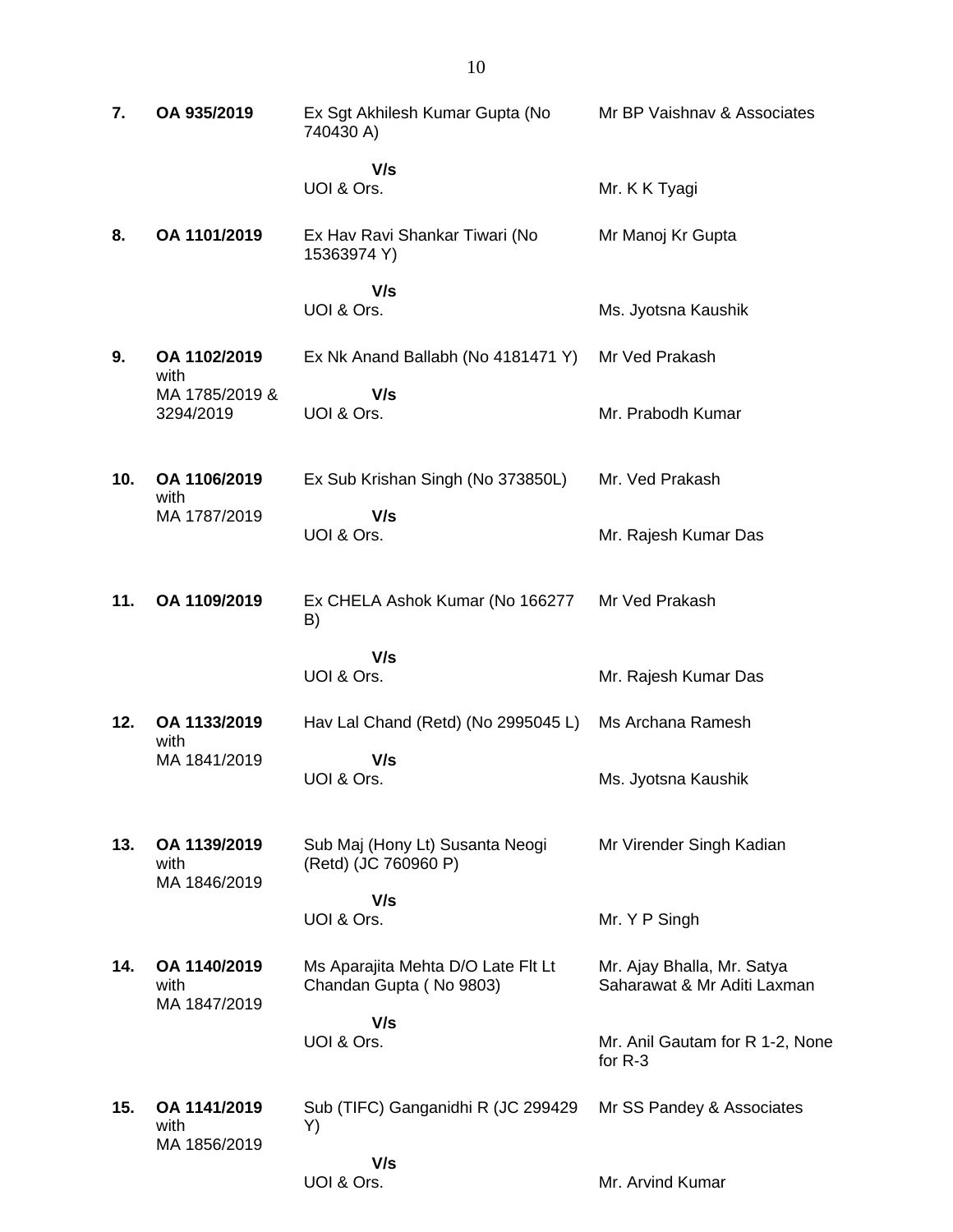| 16. | OA 1156/2019         | Gp Capt Anil Sharma (Retd) (No<br>18911)           | Mr. Baljeet singh                     |
|-----|----------------------|----------------------------------------------------|---------------------------------------|
|     |                      | V/s<br>UOI & Ors.                                  | Mr. Ashok Chaitanya                   |
| 17. | OA 1180/2019         | No 15155397Y Hav/PA Anil Kumar                     | Mr. Indra Sen Singh/Abhishek<br>Singh |
|     |                      | V/s<br>UOI & Ors.                                  | Ms Suman Chauhan                      |
| 18. | OA 1340/2019<br>with | No 706284B Ex Cpl KK Chopra                        | Mr. VS Kadian                         |
|     | MA 2089/2019         | V/s<br>UOI & Ors.                                  | Mr Prabodh Kumar                      |
| 19. | OA 1525/2019         | AVM Om Prakash Tiwari (Retd) (No<br>16678)         | Mr. Baljeet Singh                     |
|     |                      | V/s<br>UOI & Ors.                                  | Mr. S D Windlesh                      |
| 20. | OA 1530/2019         | No. 672366-L HFO Ratnakar Mahala<br>(Retd.)        | Mr. B P Vaishnav & Associates         |
|     |                      | V/s<br>UOI & Ors.                                  | Mr. K K Tyagi                         |
| 21. | OA 1531/2019         | Wg Cdr Srinivasan Rajendran (Retd)<br>(No 22040 B) | Mr Shakti Chand Jaidwal               |
|     |                      | V/s<br>UOI & Ors.                                  | Mr. K K Tyagi                         |
| 22. | OA 1540/2019         | Ex SEA-I Mahesh Dagar (No 139006Z) Mr. Ved Prakash |                                       |
|     |                      | V/s<br>UOI & Ors.                                  | Mr. V S Tomar                         |
| 23. | OA 1541/2019         | Gp Capt Ashutosh Srivastav (Retd)<br>(No 21250)    | Mr Baljeet Singh                      |
|     |                      | V/s<br>UOI & Ors.                                  | Mr. K K Tyagi                         |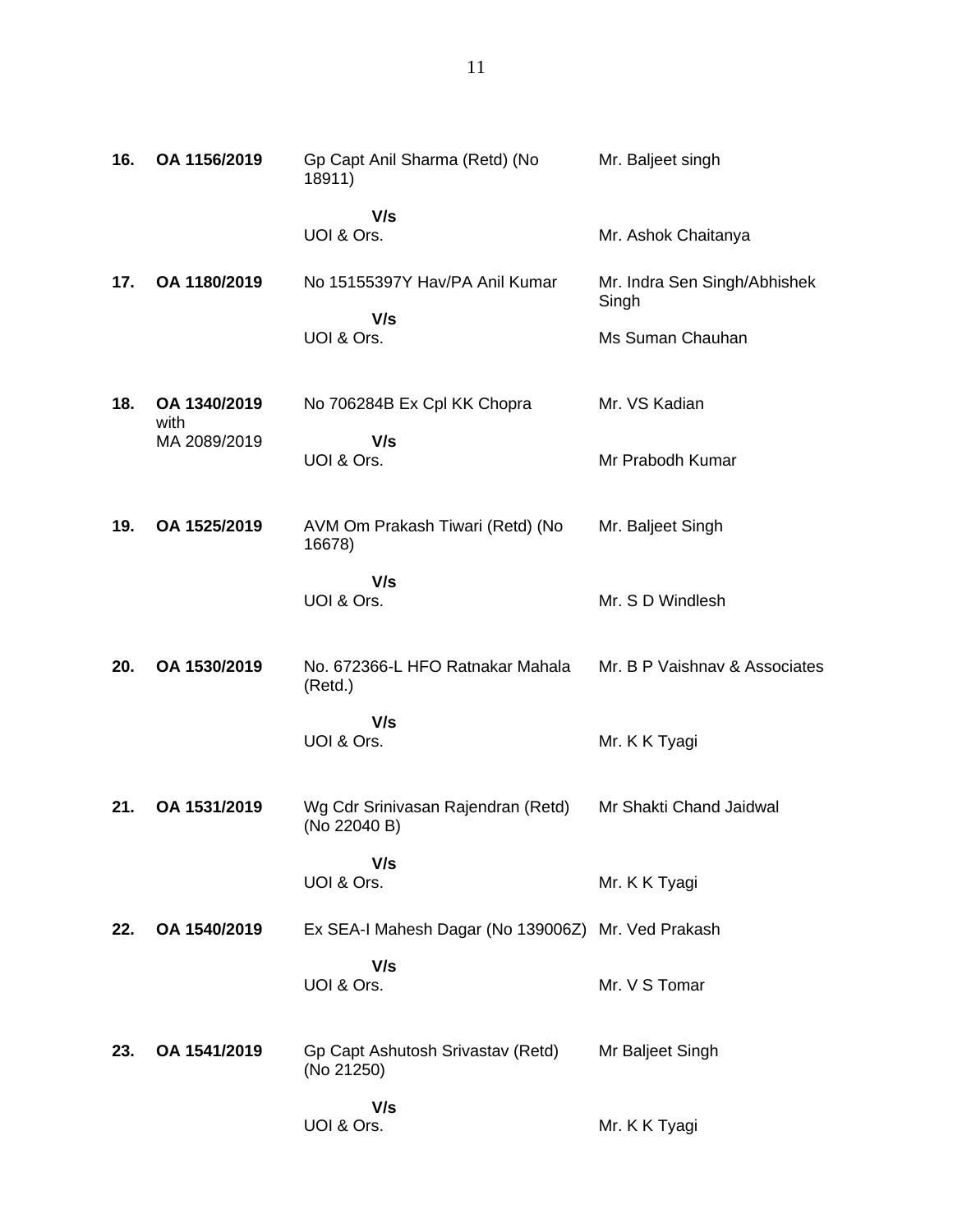| 24. | OA 1567/2019<br>with<br>MA 2534/2019 | IC-34480F Col Arun Kumar Sharma<br>(Retd.)        | Mr. S M Dalal & Ajay Yadav  |
|-----|--------------------------------------|---------------------------------------------------|-----------------------------|
|     |                                      | V/s<br>UOI & Ors.                                 | Mr. J S Rawat               |
| 25. | OA 1568/2019<br>with                 | Ex Sgt Goutam Sana (No 776928 N)                  | Mr Virender Singh Kadian    |
|     | MA 2535/2019                         | V/s<br>UOI & Ors.                                 | Mr. Arvind Patel            |
| 26. | OA 1574/2019                         | No. 29590-K Sqn Ldr Chetna Gulia<br>(Retd.)       | Mr. Virender Singh Kadian   |
|     |                                      | V/s<br>UOI & Ors.                                 | Mr. Arvind Patel            |
| 27. | OA 1683/2019                         | No. 4176628-K Ex NK Ram Phal                      | Mr. Virender Singh Kadian   |
|     |                                      | V/s<br>UOI & Ors.                                 | Mr. Arvind Patel            |
| 28. | OA 1684/2019                         | Wg Cdr Vishwajit Chauhan (Retd) (No<br>24328)     | Mr Baljeet Singh            |
|     |                                      | V/s<br>UOI & Ors.                                 | Mr. Shyam Narayan           |
| 29. | OA 1685/2019<br>with<br>MA 2616/2019 | MWO Raj Nandan Prasad Verma<br>(Retd) (No 614433) | Mr. BP Vaishnav & Associate |
|     |                                      | V/s<br>UOI & Ors.                                 | Mr. Shyam Narayan           |
| 30. | OA 1686/2019                         | Ex Sgt Praveen Kumar Gupta (No<br>768674 R)       | Mr OS Punia                 |
|     |                                      | V/s<br>UOI & Ors.                                 | None                        |
| 31. | OA 1799/2019<br>with<br>MA 2687/2019 | Ex Cfn Shatrughan Prasad Singh (No<br>14554470 X) | Mr Virender Singh Kadian    |
|     |                                      | V/s<br>UOI & Ors.                                 | Mr. Shyam Narayan           |
| 32. | OA 1800/2019<br>with<br>MA 2688/2019 | Cpl Dhurendra Raghav (Retd) (No<br>769090)        | Mr Manoj Kr Gupta           |
|     |                                      | V/s<br>UOI & Ors.                                 | Mr. Harish V Shankar        |